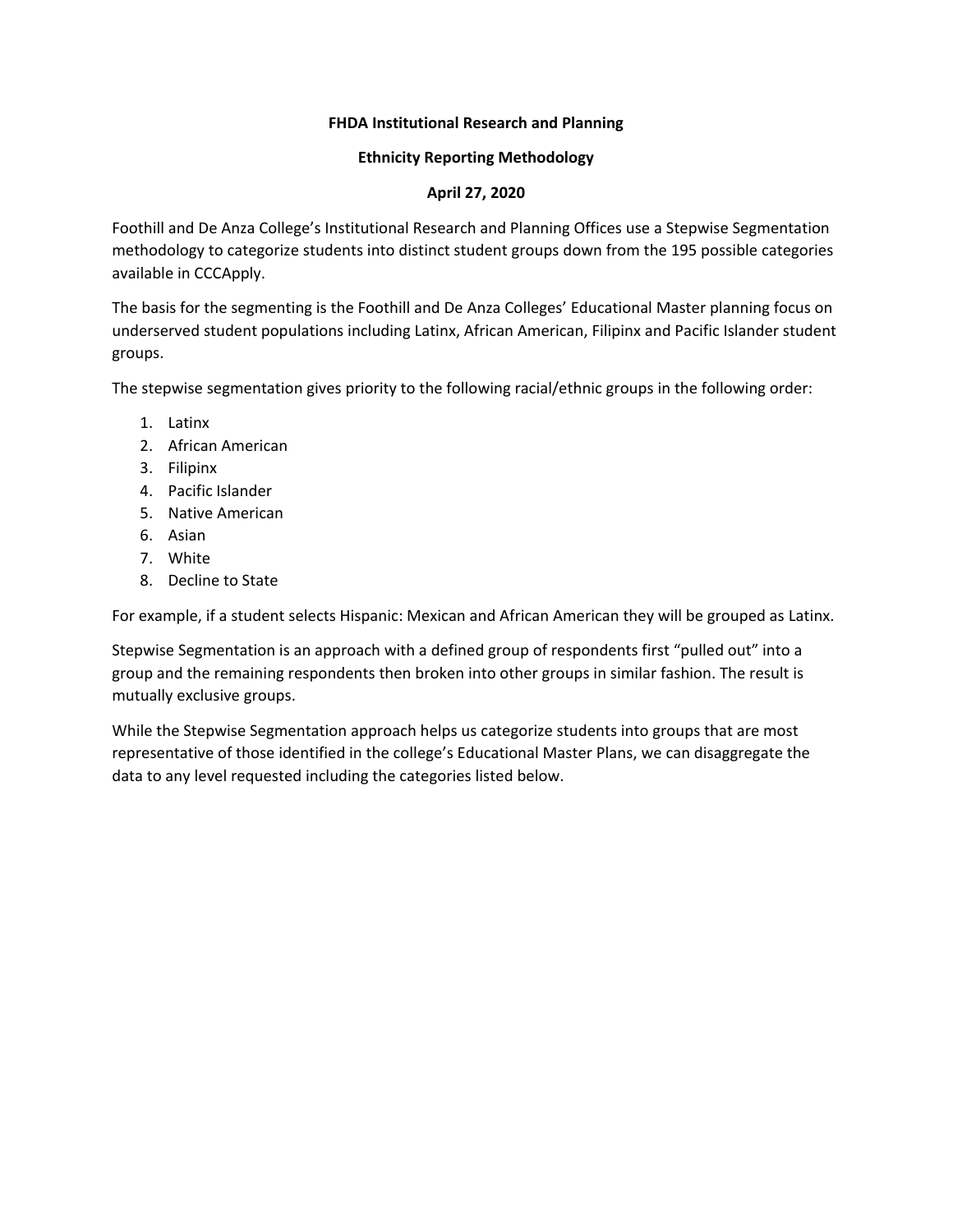| <b>Race Group Name</b>                | <b>New Race Ethnicity Full Name</b> |
|---------------------------------------|-------------------------------------|
| Mexican, Mexican-American,<br>Chicano | Mexican                             |
| <b>Central American</b>               | Costa Rican                         |
| Central American                      | Guatemalan                          |
| Central American                      | Honduran                            |
| <b>Central American</b>               | Nicaraguan                          |
| Central American                      | Panamanian                          |
| Central American                      | Salvadoran                          |
| South American                        | Argentinean                         |
| South American                        | <b>Bolivian</b>                     |
| South American                        | Chilean                             |
| South American                        | Colombian                           |
| South American                        | Ecuadorian                          |
| South American                        | Peruvian                            |
| South American                        | Venezuelan                          |
| Hispanic: Other                       | Cuban                               |
| Hispanic: Other                       | Dominican (Dominican Republic)      |
| Hispanic: Other                       | <b>Puerto Rican</b>                 |
| Hispanic: Other                       | Spanish                             |
| Hispanic: Other                       | Other Hispanic or Latino            |
| Asian                                 | Afghan                              |
| Asian                                 | Asian                               |
| Asian                                 | Bangladeshi                         |
| Asian                                 | Burmese/Myanmar                     |
| Asian                                 | Indian                              |
| Asian                                 | Pakistani                           |
| Asian                                 | Sri Lankan                          |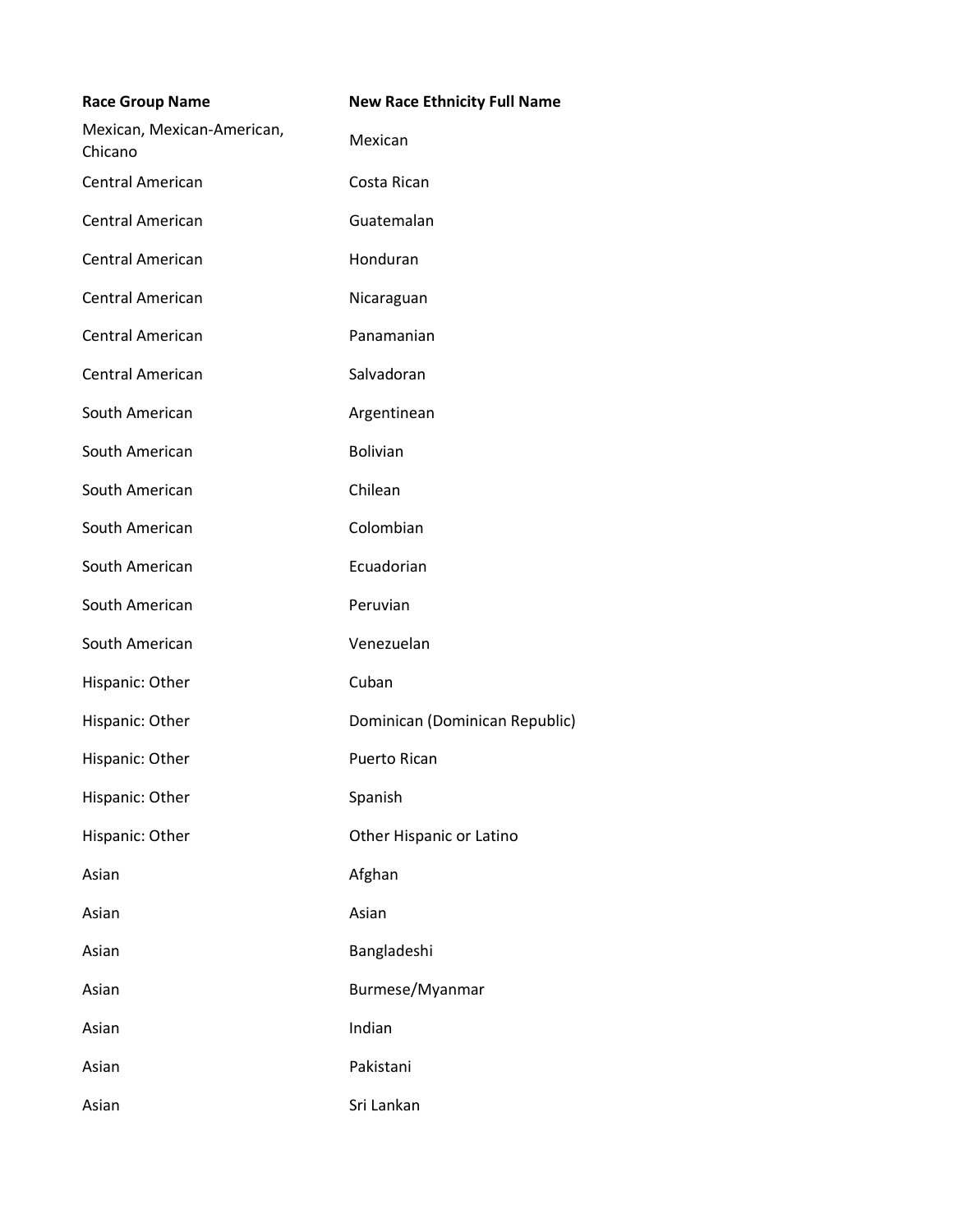| Asian: Chinese                   | Chinese                                                                                                               |
|----------------------------------|-----------------------------------------------------------------------------------------------------------------------|
| Asian: Japanese                  | Japanese                                                                                                              |
| Asian: Korean                    | Korean                                                                                                                |
| Asian: Laotian                   | Laotian                                                                                                               |
| Asian: Cambodian                 | Cambodian                                                                                                             |
| Asian: Vietnamese                | Vietnamese                                                                                                            |
| Asian: Filipino                  | Filipino                                                                                                              |
| Asian: Other                     | Hmong                                                                                                                 |
| Asian: Other                     | Indonesian                                                                                                            |
| Asian: Other                     | Taiwanese                                                                                                             |
| Asian: Other                     | Thai                                                                                                                  |
| Asian: Other                     | Other Asian                                                                                                           |
| American Indian or Alaska Native | Agua Caliente Band of Cahuilla Indians of the<br>Agua Caliente Indian Reservation                                     |
| American Indian or Alaska Native | Alturas Indian Rancheria                                                                                              |
| American Indian or Alaska Native | Augustine Band of Cahuilla Indians                                                                                    |
| American Indian or Alaska Native | <b>Aztec or Mixtec</b>                                                                                                |
| American Indian or Alaska Native | Bear River Band of the Rohnerville Rancheria                                                                          |
| American Indian or Alaska Native | Berry Creek Rancheria of Maidu Indians of<br>California                                                               |
| American Indian or Alaska Native | Big Lagoon Rancheria                                                                                                  |
| American Indian or Alaska Native | Big Pine Band Paiute Tribe of the Owens Valley                                                                        |
| American Indian or Alaska Native | Big Sandy Rancheria of Western Mono Indians<br>of California                                                          |
| American Indian or Alaska Native | Big Valley Band of Pomo Indians of the Big<br>Valley Rancheria                                                        |
| American Indian or Alaska Native | Bishop Pauite Tribe (previously listed as Paiute<br>Shoshone Indians of the Bishop Community of<br>the Bishop Colony) |
| American Indian or Alaska Native | <b>Blue Lake Rancheria</b>                                                                                            |
| American Indian or Alaska Native | <b>Bridgeport Indian Colony</b>                                                                                       |
| American Indian or Alaska Native | Buena Vista Rancheria of MeWuk Indians of<br>California                                                               |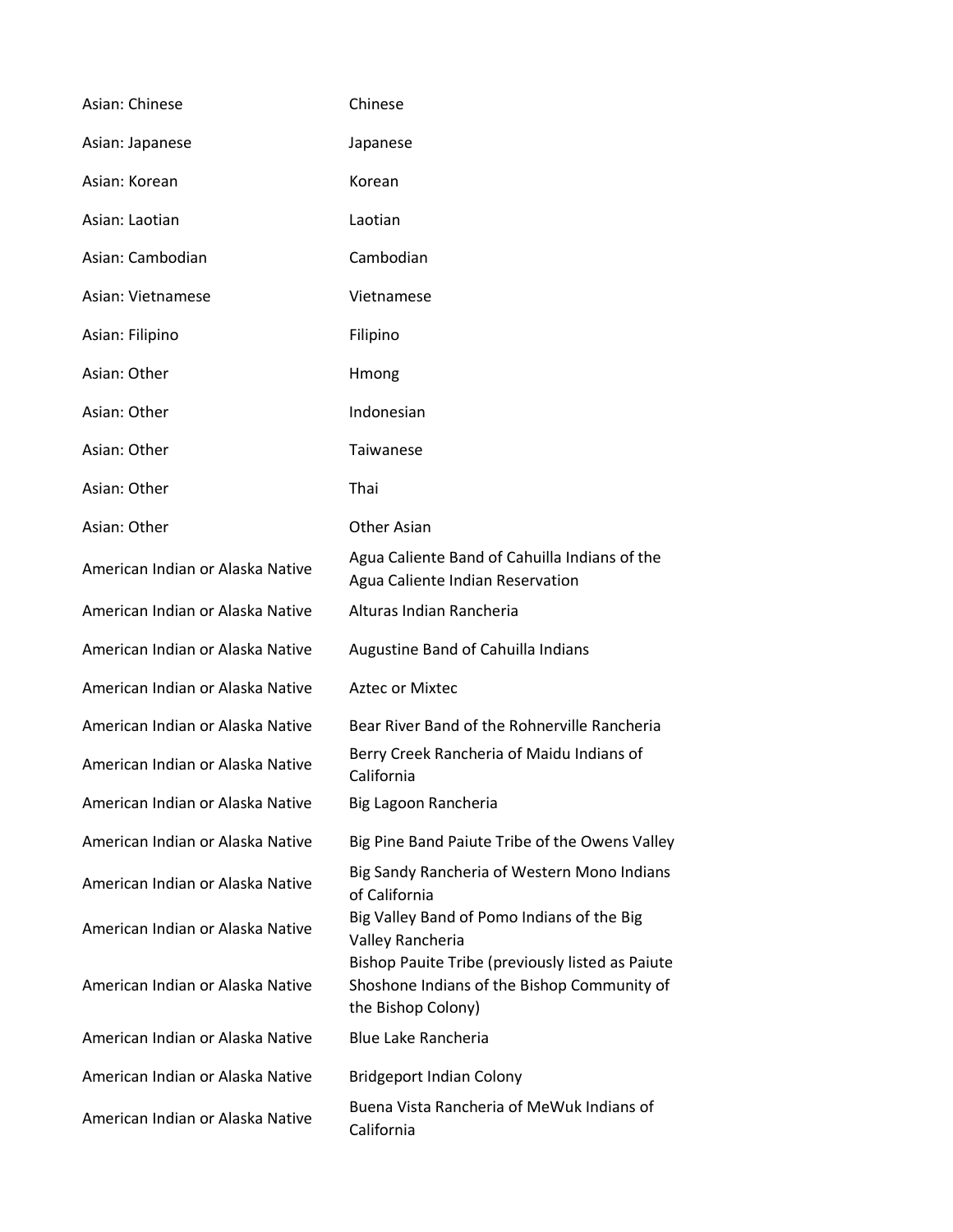| American Indian or Alaska Native                                     | Cabazon Band of Mission Indians                                                                                                                                                                                                                                                                                      |
|----------------------------------------------------------------------|----------------------------------------------------------------------------------------------------------------------------------------------------------------------------------------------------------------------------------------------------------------------------------------------------------------------|
| American Indian or Alaska Native                                     | Cachil DeHe Band of Wintun Indians of the<br>Colusa Indian Community of the Colusa<br>Rancheria                                                                                                                                                                                                                      |
| American Indian or Alaska Native                                     | Cahuilla Band of Mission Indians of the Cahuilla<br>Reservation                                                                                                                                                                                                                                                      |
| American Indian or Alaska Native                                     | Cahto Indian Tribe of the Laytonville Rancheria                                                                                                                                                                                                                                                                      |
| American Indian or Alaska Native                                     | California Valley Miwok Tribe                                                                                                                                                                                                                                                                                        |
| American Indian or Alaska Native<br>American Indian or Alaska Native | Campo Band of Diegueño Mission Indians of the<br>Campo Indian Reservation<br>Capitan Grande Band of Diegueño Mission<br>Indians of California: Barona Group of Capitan<br>Grande Band of Mission Indians of the Barona<br>Reservation; Viejas (Baron Long) Group of<br>Capitan Grande Band of Mission Indians of the |
| American Indian or Alaska Native                                     | Viejas Reservation<br>Cedarville Rancheria                                                                                                                                                                                                                                                                           |
| American Indian or Alaska Native                                     | Chemehuevi Indian Tribe of the Chemehuevi<br>Reservation                                                                                                                                                                                                                                                             |
| American Indian or Alaska Native                                     | Cher-Ae Heights Indian Community of the<br><b>Trinidad Rancheria</b>                                                                                                                                                                                                                                                 |
| American Indian or Alaska Native                                     | Cherokee                                                                                                                                                                                                                                                                                                             |
| American Indian or Alaska Native                                     | Chicken Ranch Rancheria of Me-Wuk Indians of<br>California                                                                                                                                                                                                                                                           |
| American Indian or Alaska Native                                     | Chippewa                                                                                                                                                                                                                                                                                                             |
| American Indian or Alaska Native                                     | Cloverdale Rancheria of Pomo Indians of<br>California                                                                                                                                                                                                                                                                |
| American Indian or Alaska Native                                     | Cold Springs Rancheria of Mono Indians of<br>California                                                                                                                                                                                                                                                              |
| American Indian or Alaska Native                                     | Colorado River Indian Tribes of the Colorado<br>River Indian Reservation (Arizona and<br>California)                                                                                                                                                                                                                 |
| American Indian or Alaska Native                                     | Cortina Indian Rancheria of Wintun Indians of<br>California                                                                                                                                                                                                                                                          |
| American Indian or Alaska Native                                     | Coyote Valley Band of Pomo Indians of<br>California                                                                                                                                                                                                                                                                  |
| American Indian or Alaska Native                                     | Death Valley Timbi-Sha Shoshone Tribe                                                                                                                                                                                                                                                                                |
| American Indian or Alaska Native                                     | Dry Creek Rancheria of Pomo Indians                                                                                                                                                                                                                                                                                  |
| American Indian or Alaska Native                                     | Elem Indian Colony of Pomo Indians of the<br>Sulphur Bank Rancheria                                                                                                                                                                                                                                                  |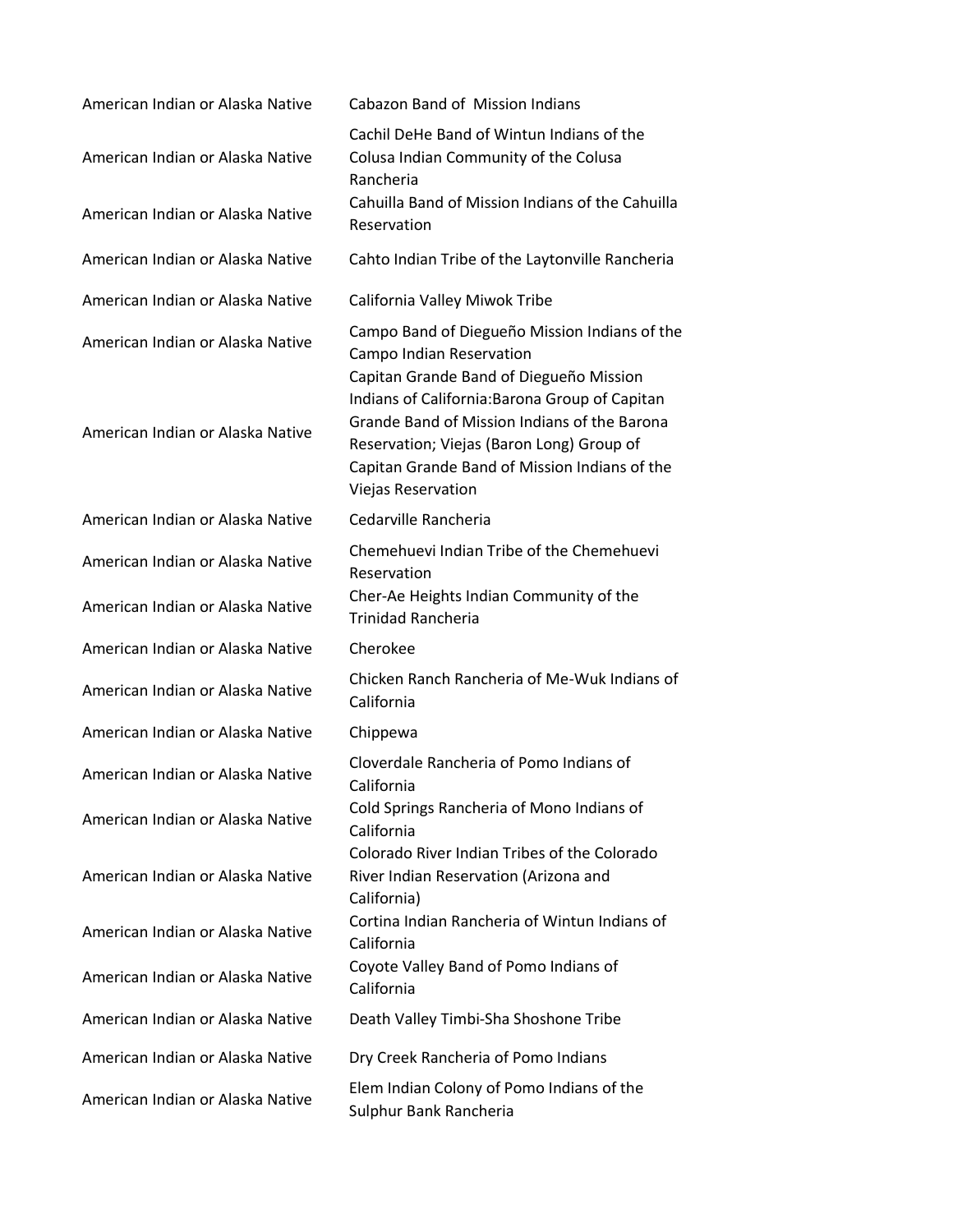American Indian or Alaska Native Elk Valley Rancheria American Indian or Alaska Native Enterprise Rancheria of Maidu Indians of American Indian or Alaska Native Ewiiaapaayp Band of Kumeyaay Indians American Indian or Alaska Native Federated Indians of Graton Rancheria American Indian or Alaska Native Fort Bidwell Indian Community of the Fort American Indian or Alaska Native Fort Mojave Indian Tribe (Arizona, California American Indian or Alaska Native Greenville Rancheria American Indian or Alaska Native Guidiville Rancheria of California American Indian or Alaska Native Habematolel Pomo of Upper Lake American Indian or Alaska Native Hoopa Valley Tribe American Indian or Alaska Native Hopland Band of Pomo Indians American Indian or Alaska Native Inaja Band of Diegueño Mission Indians of the American Indian or Alaska Native Ione Band of Miwok Indians of California American Indian or Alaska Native Jackson Band of Miwuk Indians American Indian or Alaska Native Jamul Indian Village of California American Indian or Alaska Native Karuk Tribe American Indian or Alaska Native Kashia Band of Pomo Indians of the Stewart's American Indian or Alaska Native Koi Nation of Northern California American Indian or Alaska Native La Jolla Band of Luiseño Indians American Indian or Alaska Native La Posta Band of Diegueño Mission Indians of American Indian or Alaska Native Lone Pine Paiute-Shoshone Tribe American Indian or Alaska Native Lytton Rancheria of California

California Bidwell Reservation of California American Indian or Alaska Native Fort Independence Indian Community of Paiute Indians of the Fort Independence Reservation and Nevada) American Indian or Alaska Native Grindstone Indian Rancheria of WintunWailaki Indians of California Inaja and Cosmit Reservation Point Rancheria the La Posta Indian Reservation American Indian or Alaska Native Los Coyotes Band of Cahuilla & Cupeno Indians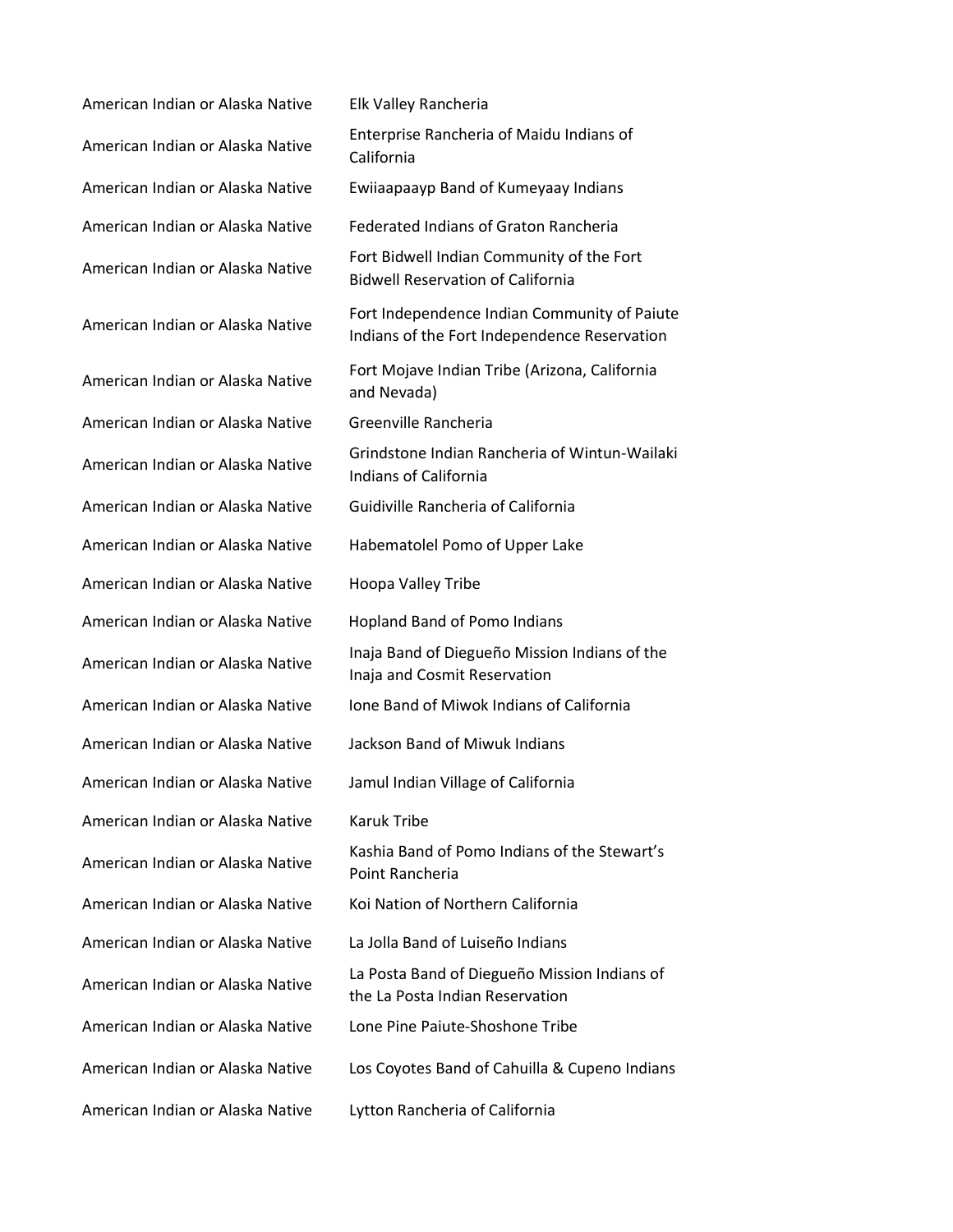American Indian or Alaska Native Manchester Band of Pomo Indians of the Manchester Rancheria American Indian or Alaska Native Manzanita Band of Diegueño Mission Indians of the Manzanita Reservation American Indian or Alaska Native Mechoopda Indian Tribe of Chico Rancheria American Indian or Alaska Native Mesa Grande Band of Diegueño Mission Indians of the Mesa Grande Reservation American Indian or Alaska Native Middletown Rancheria of Pomo Indians of California American Indian or Alaska Native Mooretown Rancheria of Maidu Indians of California American Indian or Alaska Native Morongo Band of Cahuilla Mission Indians American Indian or Alaska Native Navajo American Indian or Alaska Native Northfork Rancheria of Mono Indians of California American Indian or Alaska Native Pala Band of Luiseño Mission Indians of the Pala Reservation American Indian or Alaska Native Paskenta Band of Nomlaki Indians of California American Indian or Alaska Native Pauma Band of Luiseño Mission Indians of the Pauma & Yuima Reservation American Indian or Alaska Native Pechanga Band of Luiseño Mission Indians of the Pechanga Reservation American Indian or Alaska Native Picayune Rancheria of Chukchansi Indians of California American Indian or Alaska Native Pinoleville Pomo Nation (formerly the Pinoleville Rancheria of Pomo Indians of California) American Indian or Alaska Native Pit River Tribe (includes XL Ranch, Big Bend, Likely, Lookout, Montgomery Creek and Roaring Creek Rancherias) American Indian or Alaska Native Potter Valley Tribe (formerly the Potter Valley Rancheria of Pomo Indians of California) American Indian or Alaska Native Quartz Valley Indian Community of the Quartz Valley Reservation of California American Indian or Alaska Native Quechan Tribe of the Fort Yuma Indian Reservation (Arizona and California) American Indian or Alaska Native Ramona Band of Cahuilla American Indian or Alaska Native Redding Rancheria American Indian or Alaska Native Redwood Valley or Little River Band of Pomo Indians of the Redwood Valley Rancheria California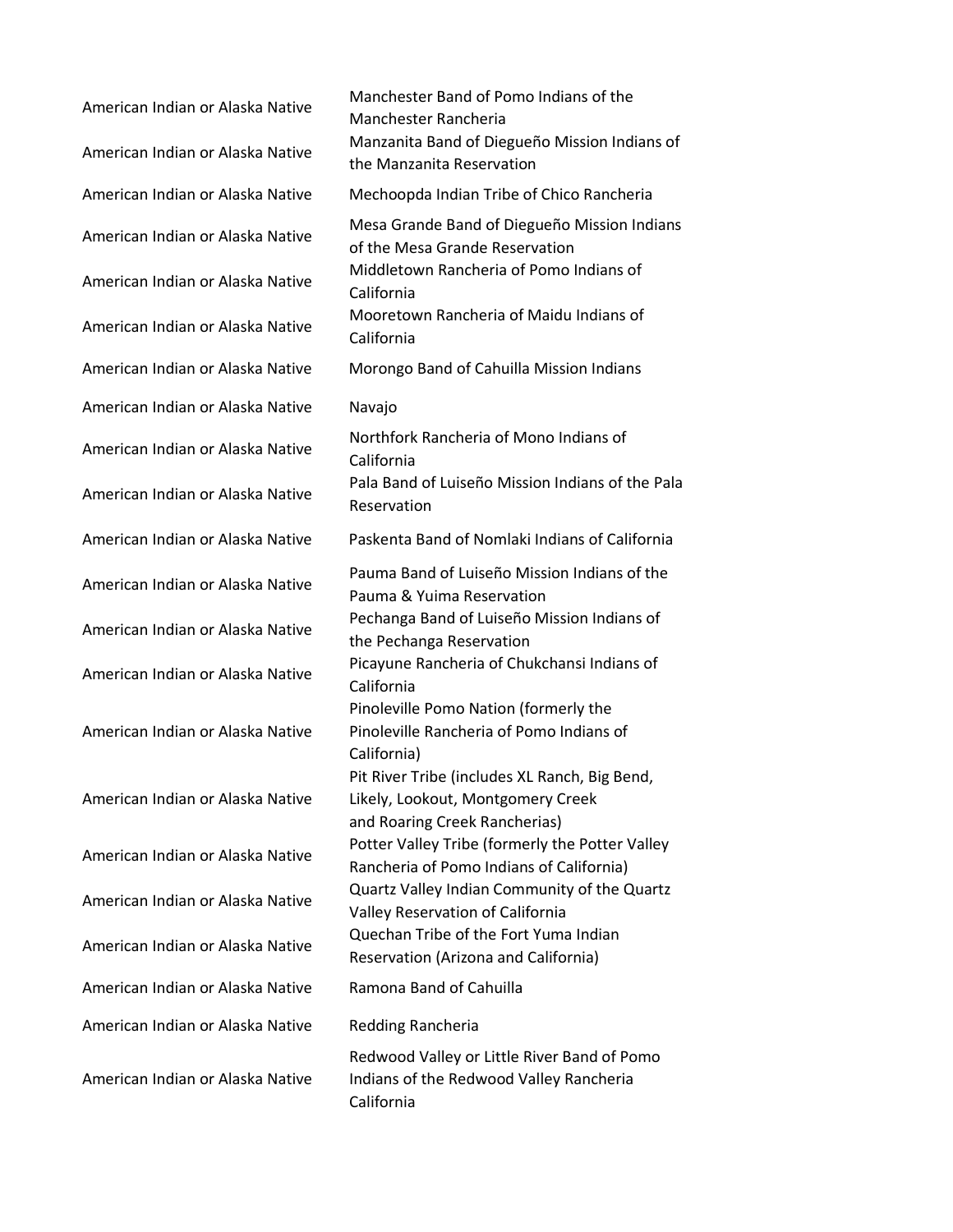| American Indian or Alaska Native | Resighini Rancheria                                                                                           |
|----------------------------------|---------------------------------------------------------------------------------------------------------------|
| American Indian or Alaska Native | Rincon Band of Luiseño Mission Indians of the<br><b>Rincon Reservation</b>                                    |
| American Indian or Alaska Native | Robinson Rancheria                                                                                            |
| American Indian or Alaska Native | Round Valley Indian Tribes, Round Valley<br>Reservation                                                       |
| American Indian or Alaska Native | San Manual Band of Serrano Mission Indians of<br>the San Maual Reservation                                    |
| American Indian or Alaska Native | San Pasqual Band of Diegueño Mission Indians<br>of California                                                 |
| American Indian or Alaska Native | Santa Rosa Indian Community of the Santa Rosa<br>Rancheria                                                    |
| American Indian or Alaska Native | Santa Rosa Band of Cahuilla Indians (formerly<br>the Santa Rosa Band of Cahuilla Mission)                     |
| American Indian or Alaska Native | Santa Ynez Band of Chumash Mission Indians of<br>the Santa Ynez Reservation                                   |
| American Indian or Alaska Native | Lipay Nation of Santa Ysabel (Previously listed<br>as the Santa Ysabel Band of Diegueño Mission<br>Indians)   |
| American Indian or Alaska Native | Scotts Valley Band of Pomo Indians of<br>California                                                           |
| American Indian or Alaska Native | Sheep Ranch Rancheria of Me-Wuk Indians                                                                       |
| American Indian or Alaska Native | Sherwood Valley Rancheria of Pomo Indians of<br>California                                                    |
| American Indian or Alaska Native | Shingle Springs Band of Miwok Indians, Shingle<br>Springs Rancheria (Verona Tract)                            |
| American Indian or Alaska Native | Sioux                                                                                                         |
| American Indian or Alaska Native | Soboba Band of Luiseño Indians                                                                                |
| American Indian or Alaska Native | Susanville Indian Rancheria                                                                                   |
| American Indian or Alaska Native | Sycuan Band of the Kumeyaay Nation (formerly<br>the Sycuan Band of Diegueno Mission Indians of<br>California) |
| American Indian or Alaska Native | Table Mountain Rancheria of California                                                                        |
| American Indian or Alaska Native | Tejon Indian Tribe                                                                                            |
| American Indian or Alaska Native | <b>Tolowa Dee-ni' Nation</b>                                                                                  |
| American Indian or Alaska Native | Torres-Martinez Desert Cahuilla Indians                                                                       |
| American Indian or Alaska Native | Tule River Indian Tribe of the Tule River<br>Reservation                                                      |
| American Indian or Alaska Native | Tuolumne Band of Me-Wuk Indians of the<br>Tuolumne Rancheria of California                                    |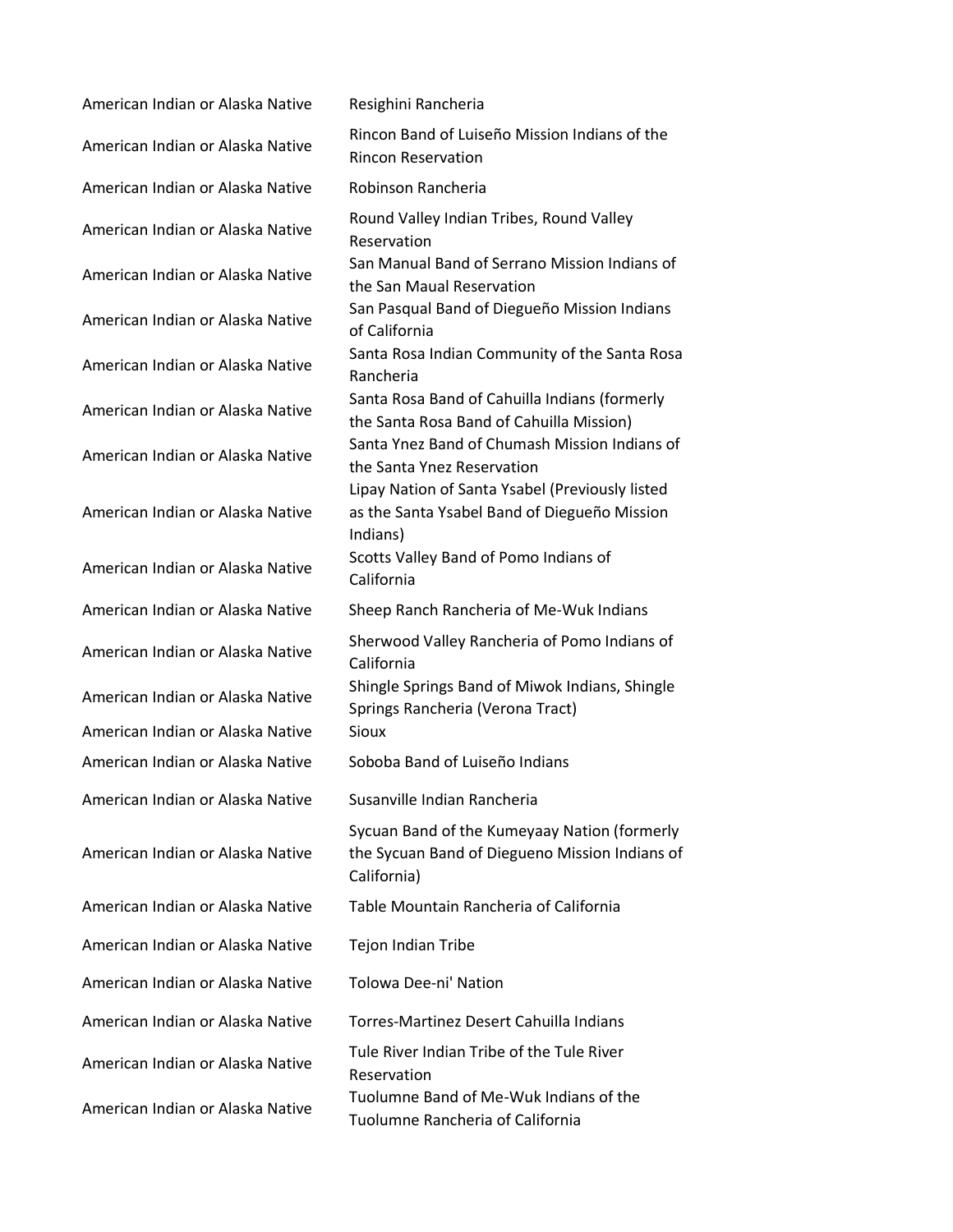| American Indian or Alaska Native<br>American Indian or Alaska Native | Twenty-Nine Palms Band of Mission Indians of<br>California<br>United Auburn Indian Community of the<br>Auburn Rancheria of California |
|----------------------------------------------------------------------|---------------------------------------------------------------------------------------------------------------------------------------|
| American Indian or Alaska Native                                     | <b>Upper Lake Band of Pomo Indians</b>                                                                                                |
| American Indian or Alaska Native                                     | Utu Utu Gwaitu Paiute Tribe of the Benton<br><b>Paiute Reservation</b><br>Washoe Tribe (Carson Colony, Dresslerville                  |
| American Indian or Alaska Native                                     | Colony, Woodfords Comm., Stewart Comm.<br>and Washoe Ranches CA & NV)                                                                 |
| American Indian or Alaska Native                                     | <b>Wilton Rancheria</b>                                                                                                               |
| American Indian or Alaska Native                                     | Wiyot Tribe (formerly the Table Bluff<br>Reservation                                                                                  |
| American Indian or Alaska Native                                     | Yocha Dehe Wintun Nation                                                                                                              |
| American Indian or Alaska Native                                     | Yurok Tribe of the Yurok Reservation                                                                                                  |
| American Indian or Alaska Native                                     | Zapotec                                                                                                                               |
| American Indian or Alaska Native                                     | Other American Indian                                                                                                                 |
| American Indian or Alaska Native                                     | <b>Other Alaska Native</b>                                                                                                            |
| <b>Black or African American</b>                                     | African American                                                                                                                      |
| <b>Black or African American</b>                                     | Subsaharan African: Ethiopian                                                                                                         |
| <b>Black or African American</b>                                     | Subsaharan African: Kenyan                                                                                                            |
| <b>Black or African American</b>                                     | Subsaharan African: Nigerian                                                                                                          |
| <b>Black or African American</b>                                     | Subsaharan African: Somali                                                                                                            |
| <b>Black or African American</b>                                     | Subsaharan African: South African                                                                                                     |
| <b>Black or African American</b>                                     | Subsaharan African: Other Subsaharan African                                                                                          |
| <b>Black or African American</b>                                     | West Indian: Belizean                                                                                                                 |
| <b>Black or African American</b>                                     | West Indian: Haitian                                                                                                                  |
| <b>Black or African American</b>                                     | West Indian: Jamaican                                                                                                                 |
| <b>Black or African American</b>                                     | West Indian: Other West Indian                                                                                                        |
| Native Hawaiian or Other Pacific<br>Islander                         | Fijian                                                                                                                                |
| Pacific Islander: Other                                              | <b>Other Pacific Islander</b>                                                                                                         |
| Pacific Islander: Guamanian                                          | Guamanian or Chamorro                                                                                                                 |